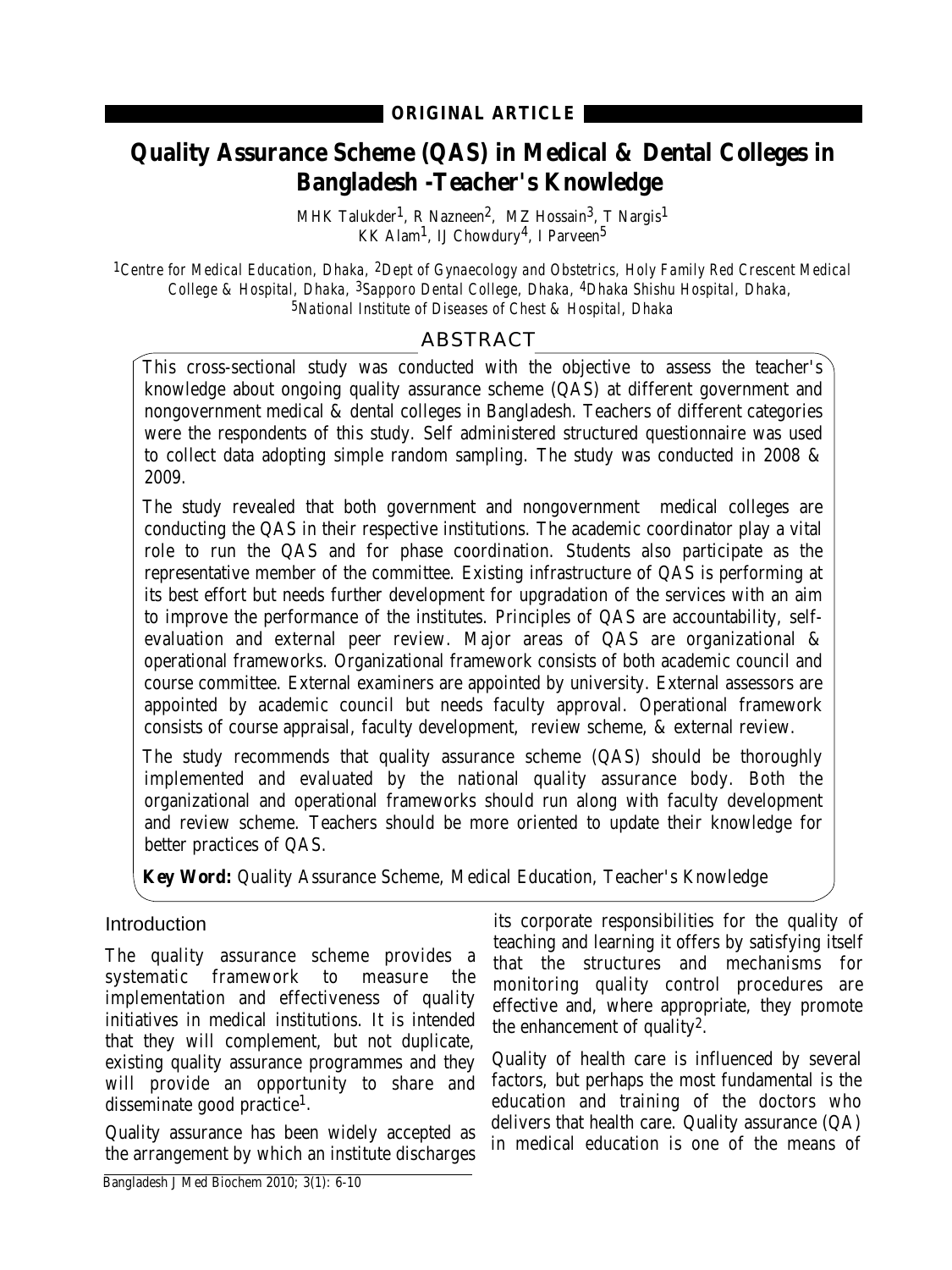maintaining or improving standards of health care delivery. Those who have responsibilities for the delivery of health care and those who have responsibility for training to deliver health care, therefore, have a common purpose, and should be working in partnership to achieve their goal. All medical colleges in Bangladesh recognize that, in educating the doctors of the future, they have responsibilities, not only to fund providers, employers of medical graduates and licensing authorities but ultimately to the society<sup>1</sup>.

Aims of quality assurance scheme are-to professional development to enhance job satisfaction; to improve the performance of the institutes, and to provide means of communication between the staff member and the institutes. The quality of education and training programmes should be thoroughly assessed (quality-assured), internally and externally, to make sure that the standards are being met and that good practice is being shared. All quality-assurance (QA) processes should be efficient, effective, economical, valid, reliable, convenient, fair, competent, flexible, inclusive, accountable and co-ordinated. Responsibility should be separated between providers and their external quality-assurers<sup>3</sup>. In formulating the QA scheme, programs in medical colleges of Bangladesh have built on the three principles2, such as accountability, selfevaluation & external peer review. These principles provide the basis for the organizational framework (councils and committees) within which the quality of teaching and learning can be considered and operational framework (processes and procedures) by which the MBBS/BDS course can be monitored and evaluated.

The organizational framework of QAS includes national framework & local framework. National quality assurance body (NQAB) was formed in January 1998 to oversee QA in medical education and ensure that standards are maintained in all medical colleges. They review MBBS course after every 3-5 years. In March 2008, decisions were taken to run the QAS in all undergraduate and postgraduate medical and dental colleges.

Members of NQAB includes<sup>2,5</sup> Director General of DGHS (Chairperson), Joint Secretary from MOH&FW, President of BMEDC, Director Medical Education, Director CME (member secretary) & Dean of Medical Faculty of Dhaka, Chittagong, Rajshahi, & Shahajalal Universities. Local framework of QAS includes, academic council, course committee, phase coordinator groups, subject coordinators, external examiners & external assessors. Within the operational framework there are three sets of procedures for  $QA$  in Medical education<sup>2,4</sup> such as faculty development and review scheme, course appraisal & external review.

Since 1998 different medical and dental colleges are practicing QAS for the improvement of medical & dental education in Bangladesh. There was quality assessment & audit review (QARR) at three Medical Colleges (Dhaka Medical College, Chittagong Medical College, Rangpur Medical College) under the leadership of national quality assurance body (NQAB) for a single time. There is lack of formal auditing of QA activities every year except the informal way of yearly reporting on QA activities. As the teachers are the implementers of local quality assurance scheme(QAS), so the teacher's knowledge about the ongoing QAS in medical and dental colleges of Bangladesh will help the planners, policymakers for future planning to enhance the ongoing activities of quality assurance scheme at different govt. & non govt. medical & dental colleges of Bangladesh.

## Materials And Methods

This cross-sectional study was conducted with the objective to assess the teacher's knowledge about ongoing quality assurance scheme (QAS) at different medical & dental colleges in Bangladesh. All government and nongovernment Medical and Dental Colleges of Bangladesh were included in the study. Teachers of different categories were the respondents of this study. A self-administered structured questionnaire (with few open questions) was used for data collection. Simple random sampling was adopted to collect data. The study was conducted in 2008 & 2009. Sample size was 348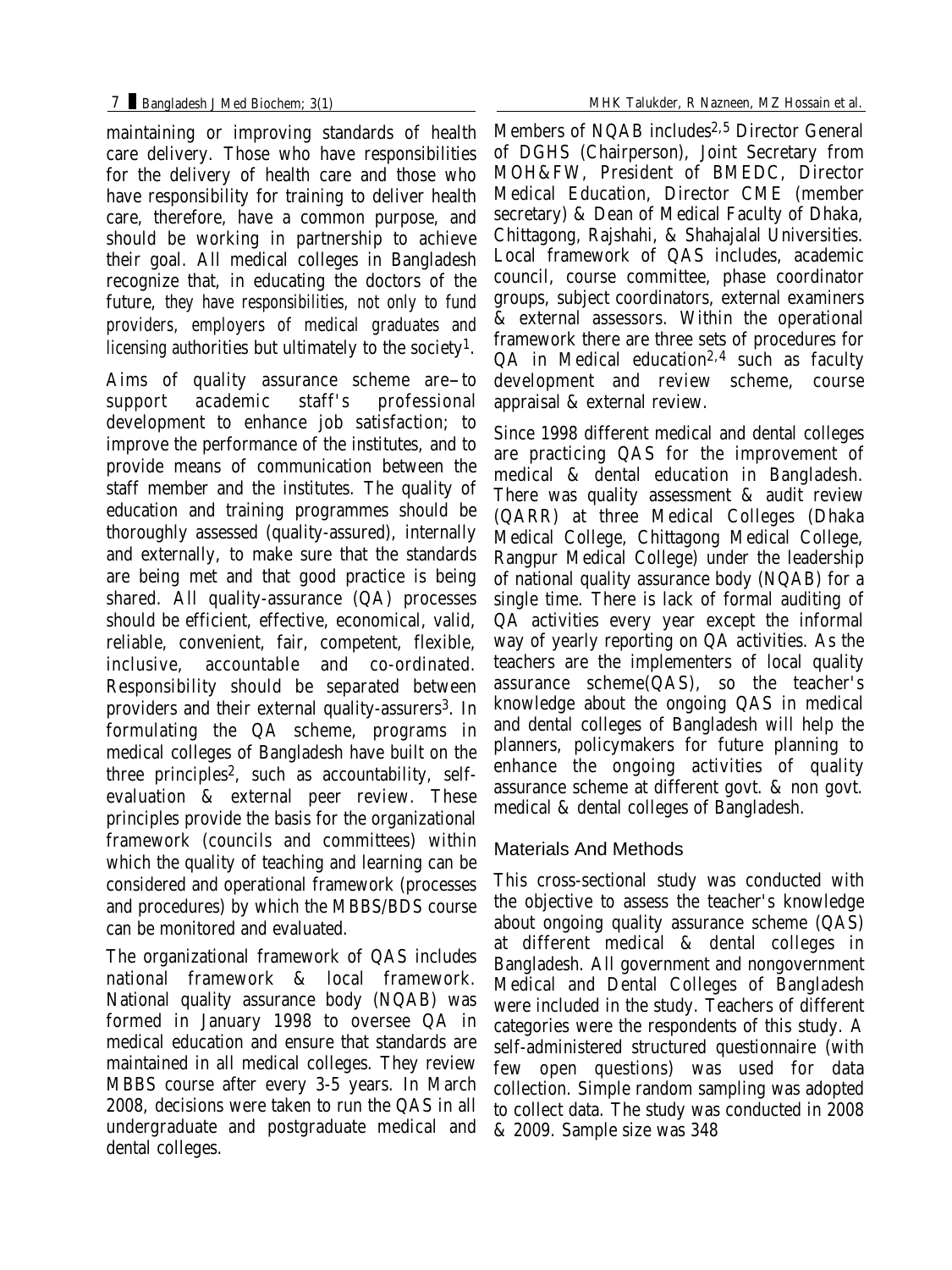#### Results

Table I shows the distribution of the respondents regarding ongoing quality assurance related activities in different institutions. Among them, 42.8% were from govt. and 57.2% were from non govt. institutes. The respondents were, 23.6% Professors, 24.7% Assoc. Prof, 25% Assist. Prof and 23.6% Registrars. Chairman of the course committee were academic coordinators (36.4%). Principals and Vice Principals were 25.1% and 38.5% respectively. Course committee is responsible to academic council (88.3%) and DGHS (11.4%). Academic coordinator is appointed by academic council in 79.4% and course committee in 18.3%. Focal person of the local QAB is both by academic coordinator and by Principal (52.6 & 38.1%). Phase co-ordination groups are responsible to course committee (57%). Phase coordinators are appointed by academic council (92.3%) and responsible to academic coordinator (78.5%). Subject coordinator is usually the Head of the Department (73.1%). Student's representatives are selected as the members of different committees of QAS on the basis of merit (96%). QAS at the existing medical colleges are fully functioning in 46.5%, partially functioning in 45.9%, non functioning in 3.9%, and absent in 3.6%. 57% of index population have heard about the QAS and 96% need more orientation about it. Almost 99% agree that QAS in medical college is essential for maintaining quality education & quality product.

| <b>Table I:</b> Distribution of the respondents as per |  |  |
|--------------------------------------------------------|--|--|
| their knowledge regarding ongoing quality              |  |  |
| assurance related activities in their respective       |  |  |
| medical colleges.                                      |  |  |

| Nature of the Institute                           |                        | Frequency    | Per centage<br>$\frac{0}{0}$ |
|---------------------------------------------------|------------------------|--------------|------------------------------|
|                                                   | Government             | 149          | 42.8                         |
|                                                   | Non government         | 199          | 57.2                         |
|                                                   | Total                  | 348          | 100.0                        |
| Designation of respondent                         | Professor              | 82           | 23.6                         |
|                                                   | Assoc. Prof.           | 86           | 24.7                         |
|                                                   | Asstt. Prof.           | 87           | 25.0                         |
|                                                   | Registrar              | 82           | 23.6                         |
|                                                   | Asstt. Registrar       | 6            | 1.7                          |
|                                                   | Indoor Medical Officer | $\mathbf{1}$ | $\cdot$ <sub>3</sub>         |
|                                                   | Medical Officer        | 3            | .9                           |
|                                                   | Consultant             | $\mathbf{1}$ | $\cdot$ 3                    |
|                                                   | T otal                 | 348          | 100.0                        |
| of<br>Chairman<br>the<br>course                   | Principal              | 86           | 25.1                         |
| committee                                         | Vice Principal         | 132          | 38.5                         |
|                                                   | A cademic co-ordinator | 125          | 36.4                         |
|                                                   | T otal                 | 343          | 100.0                        |
| Course Committee is responsible                   | A cademic counci       | 303          | 88.3                         |
| to                                                | <b>DGHS</b>            | 39           | 11.4                         |
|                                                   | MOH&FW                 | $\mathbf{1}$ | $\cdot$ <sub>3</sub>         |
|                                                   | T otal                 | 343          | 100.0                        |
| A cademic<br>co-ordinator                         | is Academic Council    | 274          | 79.4                         |
| appointed by                                      | Course Committee       | 63           | 18.3                         |
|                                                   | <b>DGHS</b>            | 8            | 2.3                          |
|                                                   | T otal                 | 345          | 100.0                        |
| Focal person of the Local QAB is                  | Aca. co-ordinator      | 181          | 52.6                         |
|                                                   | Vice principal         | 32           | 9.3                          |
|                                                   | Principal              | 131          | 38.1                         |
|                                                   | T otal                 | 344          | 100.0                        |
| Phase Co-ordination groups are                    | Course Committee       | 192          | 57.0                         |
| responsible to-                                   | A cademic Council      | 135          | 40.1                         |
|                                                   | <b>DGHS</b>            | 10           | 3.0                          |
|                                                   | T otal                 | 337          | 100.0                        |
| Phase Coordinators are appointed Academic Council |                        | 313          | 92.3                         |
| by-                                               | <b>DGHS</b>            | 26           | 7.7                          |
|                                                   | T otal                 | 339          | 100.0                        |

Table II shows that the aim of QAS are to improve the performance of the institute in 92%, Principles of QAS are accountability and self-Evaluation (82-84%), major areas of QAS are Organizational framework (82%), local organizational framework of QAS consist of both academic council and course committee (81%), external examiners are appointed by university in 90% cases, assessors are appointed by academic council in 67% cases but needs Faculty approval in 54% cases. Operational framework of QAS in medical colleges consists of faculty development & Review scheme in 82% cases.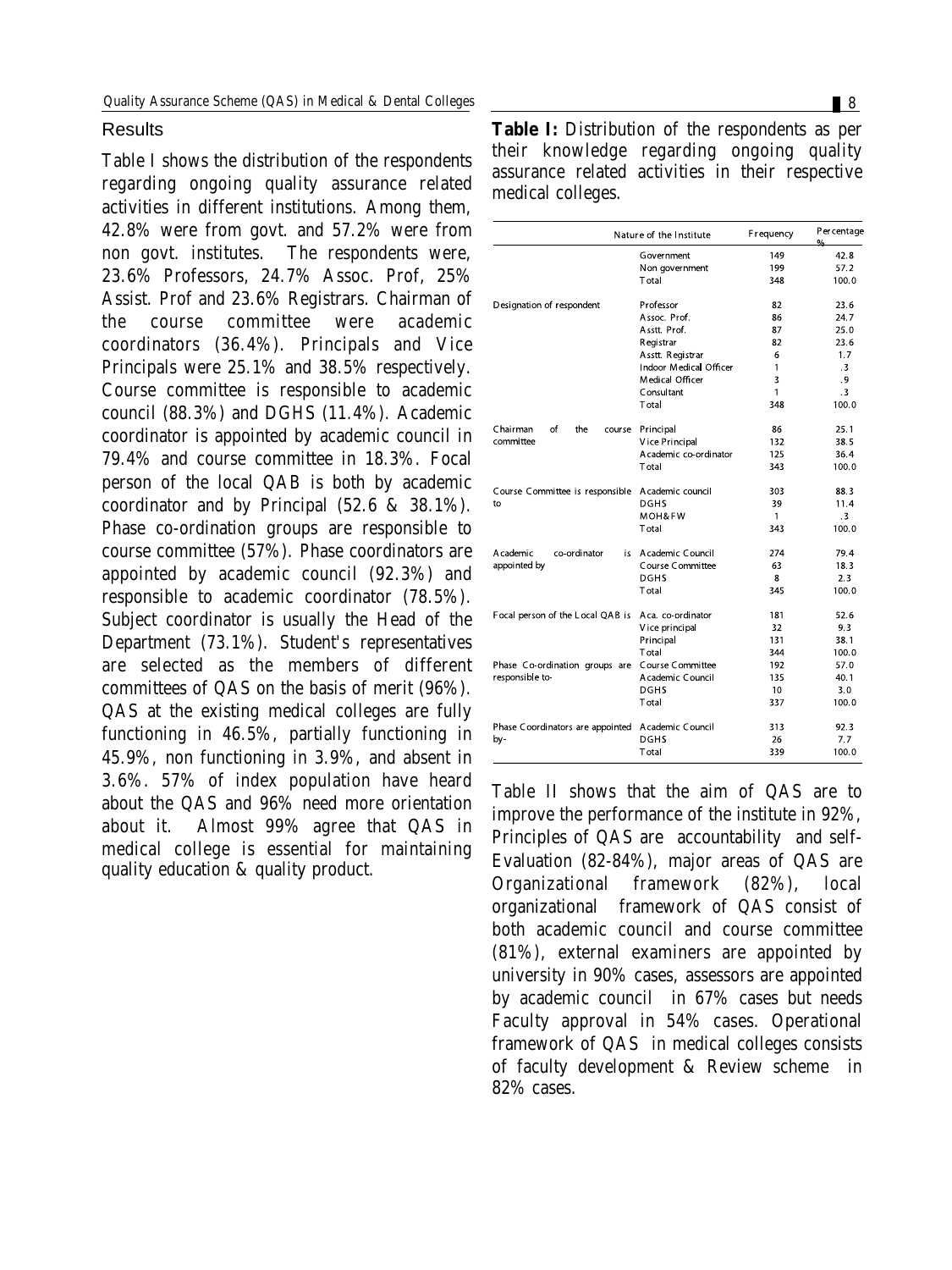**Table II:** Distribution of the respondents as per their knowledge by their responses regarding ongoing quality assurance related activities in respective medical college

| Category label         |                                                                    | Count | % of<br>responses | % of cases |
|------------------------|--------------------------------------------------------------------|-------|-------------------|------------|
| Aim of OAS             | Support academic staffs                                            | 238   | 33.5              | 69.2       |
| are to                 | Improve the performance of the<br>institute                        | 315   | 44.4              | 91.6       |
|                        | Provide a means of<br>communication between staff and<br>institute | 143   | 20.1              | 41.6       |
|                        | Others                                                             | 14    | 2.0               | 4.1        |
|                        | Total responses                                                    | 710   | 100.0             | 206.4      |
| Principles of          | A ccountability                                                    | 289   | 41.2              | 83.8       |
| OAS are                | Self-Evaluation                                                    | 284   | 40.5              | 82.3       |
|                        | External Peer Review                                               | 113   | 16.1              | 32.8       |
|                        | Others                                                             | 15    | 2.1               | 4.3        |
|                        | Total responses                                                    | 701   | 100.0             | 203.2      |
| Major areas of         | Organisational frame work                                          | 279   | 50.9              | 82.3       |
| OAS are                |                                                                    | 259   | 47.3              | 76.4       |
|                        | Others                                                             | 10    | 1.8               | 2.9        |
|                        | Total responses                                                    | 548   | 100.0             | 161.7      |
| L ocal                 | A cademic Council                                                  | 273   | 28.7              | 80.8       |
| organizational         |                                                                    | 272   | 28.6              | 80.5       |
| frame work of          | Phase Co-ordination groups                                         | 212   | 22.3              | 62.7       |
| OAS consist of         | External examiners                                                 | 105   | 11.0              | 31.1       |
|                        | External assessors                                                 | 90    | 9.5               | 26.6       |
|                        | Total responses                                                    | 952   | 100.0             | 281.7      |
| <b>Fxternal</b>        | A ppointed by university                                           | 312   | 58.8              | 90.2       |
| examiners are          | Appointed for single round of<br>examination                       | 101   | 29.2              | 19.0       |
|                        | Mainly for quality improvement<br>of the medical colleges          | 118   | 22.2              | 34.1       |
|                        | Total responses                                                    | 531   | 100.0             | 153.5      |
| <b>External</b>        | Appointed by academic council                                      | 223   | 38.2              | 67.0       |
| assessors are          | Needs Faculty approval                                             | 179   | 30.7              | 53.8       |
|                        | R enewable                                                         | 102   | 17.5              | 30.6       |
|                        | Take examination mainly                                            | 80    | 13.7              | 24.0       |
|                        | Total responses                                                    | 584   | 100.0             | 175.4      |
| Operational            | Course appraisal                                                   | 239   | 37.3              | 72.9       |
| framework of<br>OAS in | faculty development & Review<br>scheme                             | 268   | 41.8              | 81.7       |
| medical                | External review                                                    | 120   | 18.7              | 36.6       |
| colleges               | Others                                                             | 14    | 2.2               | 4.3        |
| consists of            | Total responses                                                    | 641   | 100.0             | 195.4      |

## **Discussion**

Globalization of medicine is increasing, as manifested by the growing number of migrating doctors and cross-border education providers. In addition, new medical schools of dubious quality are proliferating. This situation accentuates the need to define standards and introduce effective and transparent accreditation systems. With this background, and reflecting the important interface between medical education and health care delivery, a World Health Organization (WHO)/World Federation for Medical Education (WFME) strategic partnership to improve medical education was formed in 2004. In addition to working on reform processes, capacity building, and evaluation of medical education at the regional and national levels, the partnership in

2005 published guidelines for accreditation of basic medical education. Only a minority of countries have quality assurance systems based on external evaluation, and most of these use only general criteria for higher education. The WHO/WFME Guidelines recommend establishing accreditation that is effective, independent, transparent, and based on criteria specific to medical education. An important prerequisite for this development was the WFME global standards program, initiated in 1997 and widely endorsed. The standards are now being used in all regions as a basis for improving medical education throughout its continuum and as a template for national and regional accreditation standards<sup>6</sup>.

In Bangladesh there are 59 Medical Colleges out of which 18 govt. & 41 non govt. and 14 Dental Colleges out of which 3 govt. & 11 non govt 8. Most of the undergraduate institutes are practicing quality assurance scheme (QAS). There are 33 postgraduate medical institutes out of which 23 government and 10 non government 9. Most of the postgraduate institutes are not practicing formal QAS. Standards of education and practices at all the undergraduate and postgraduate institutes are supervised and regulated by the BM&DC. The first regulatory body was the Bangladesh Medical Council established in 1973 by an Act of Parliament. Subsequently, the Bangladesh Medical and Dental Council (BM&DC) was duly constituted under the Medical and Dental Council Act (No XVI) of 1980. It is empowered to look after the public interest by maintaining proper medical and dental standards, ensuring high quality medical and dental education in the country, and maintaining a register of qualified medical/dental practitioners qualifying from recognized institutions. The BM&DC also recognizes and approves degrees awarded by foreign universities. Constitutionally, the BM&DC is not an association or a union. This is to protect the greater public interest. It has the regulatory mandate to impose sanctions on non-performing medical colleges and has done so in recent years<sup>10</sup>.